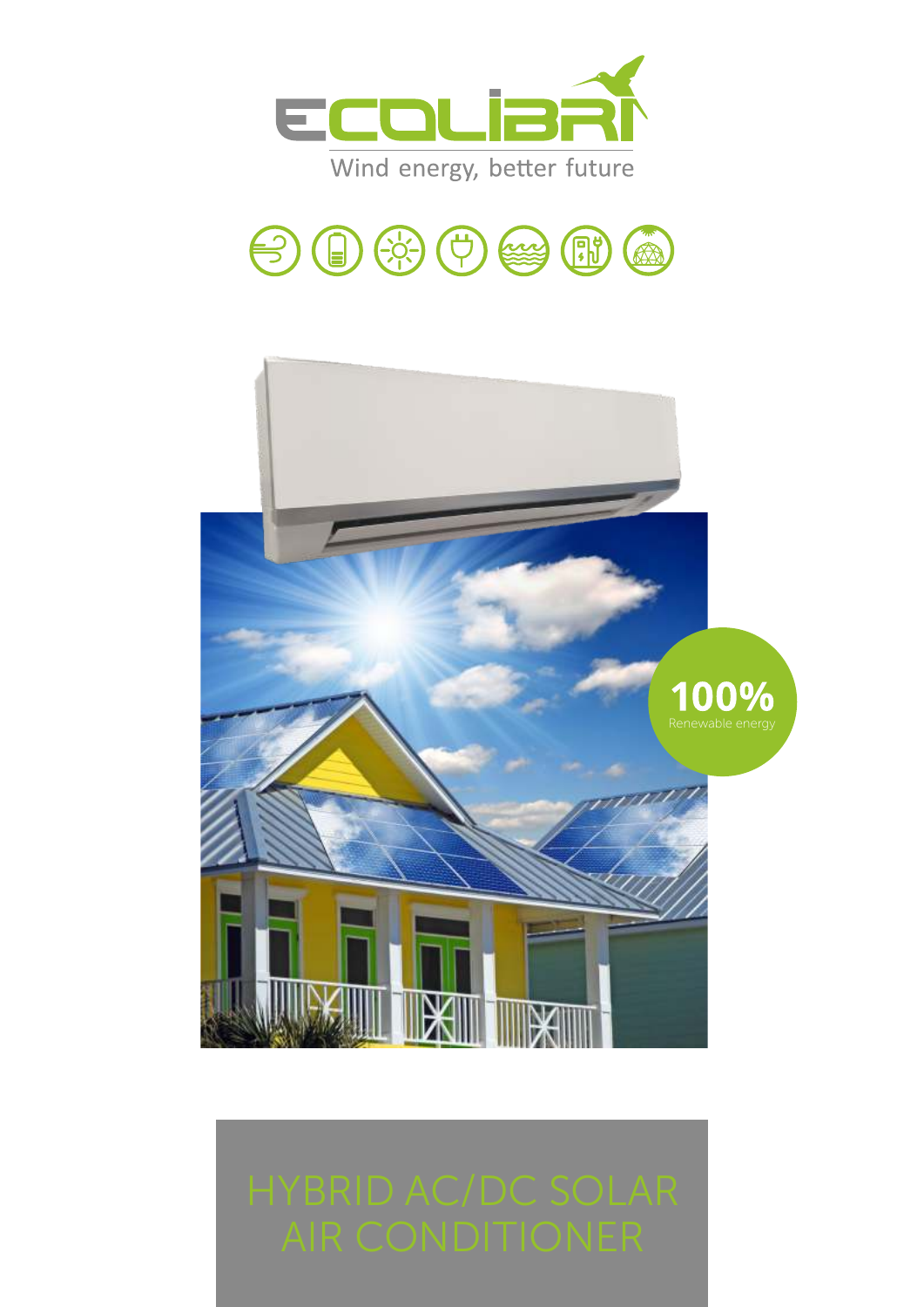

The hybrid solar air conditioners proposed by Ecolibrì differfrom the normal DC inverter air conditioners because during the daytheywork with direct current supplied thanks to the solarpanels.

With intelligent power management technology, this system can directly use the DC power from the solar panels without anyneed foran inverter, controller, orbattery.

Ecolibrì does not limit itselfto supplying high qualityproducts but stands out forthe design and implementation of complete solar solutions, customized according to the specific needs ofusers.

Our hybrid solar air conditioners allow effective cooling in summer and heating in winter, both in the ACDC network and outside the DC48vnetwork (where there are no 220v-240v) with mono ormulti split solutions.

# Mono Split - On Grid

The operating range of the machine goes from -10 ° C to + 52 ° C with rapid cooling function in 30 seconds and The ACDC Mono Split hybrid system does not require any battery and works through some solar panels (from 2 to 9) which, during sunny days (when the need for cooling is greater), allow it to be fully used, mixing solar energy with the normal 220v-240v only if necessary, thus ensuring significant energy savings, even during the night.

powerful heating in 60 seconds.

The noise level ofthe indoorunit is less than 26dB.

# Mono Split - Off Grid

The operation ofthe unit during the day is allowed by solar energywhich also recharges the battery necessary for night operation. Up to 24h of cooling and heating produced through solar energy alone, with a huge saving in energyconsumption.

Foroptimal operation ofthe machine, it is recommended to use 4 to 10 solar panels and a 4x12v battery. Based on the specific cooling / heating needs required, we will be happyto suggest the most suitable battery.

The operating range of the machine goes from -10 ° C to + 52 ° C with rapid cooling function in 30 seconds and powerful heating in 60 seconds.

The noise level ofthe indoorunit is less than 26dB

## Multi Split

A single motor can manage up to 5 indoor units, each individually thermostatically adjustable. If you wish to operate all the units at the same time, the powerofthe outdoormotormust obviouslybe greaterthan ifthe indoor units operate at different times.

The operation of the Multi Split solution takes place through the adoption of solar panels (usually from 2 to 9) but does not require, thanks to the technology adopted, the need for an inverter, controller, or battery, ensuring optimization ofenergysavings even at night.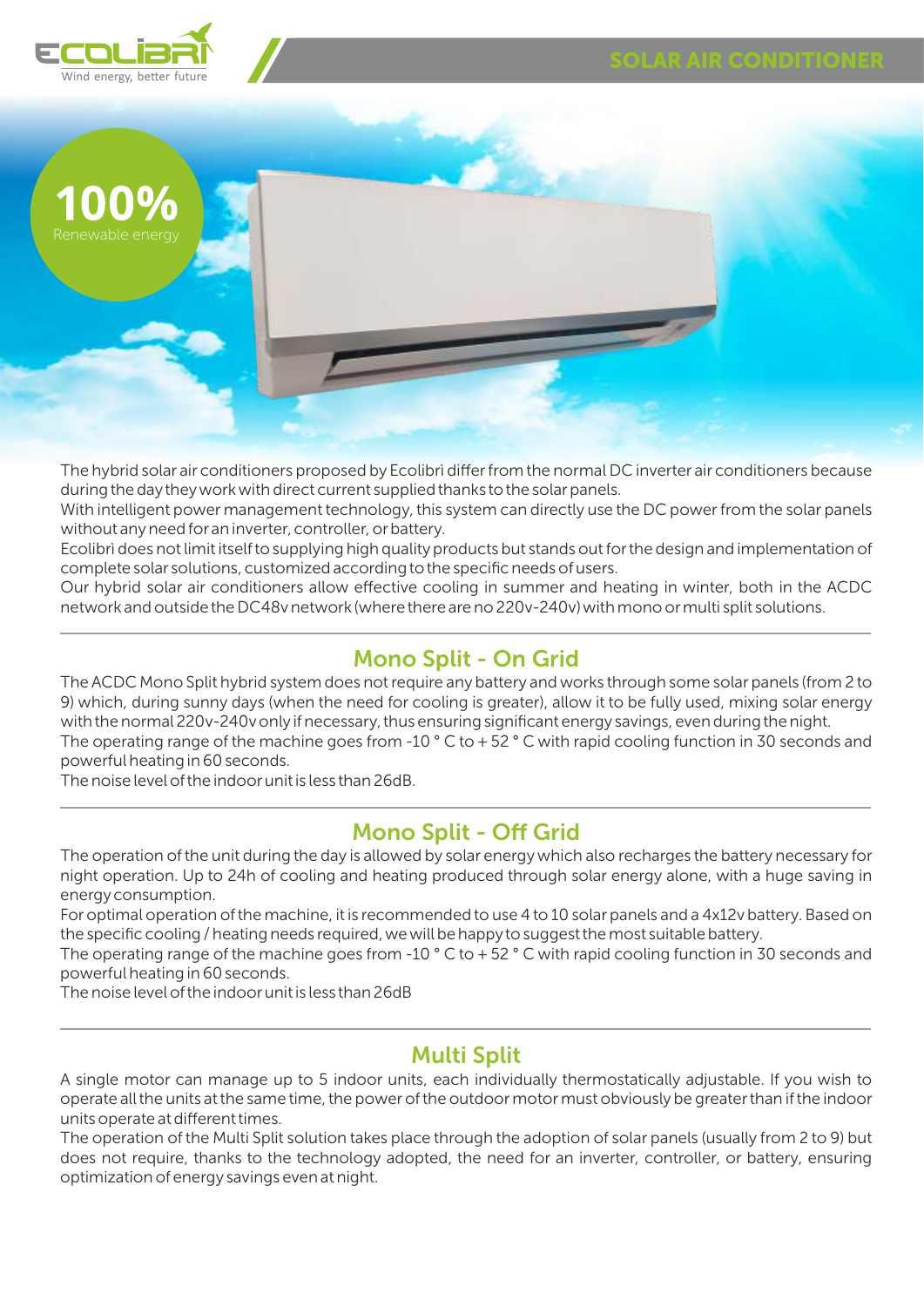



| <b>MODEL</b> | Nr. PANELS | <b>COOLING</b><br><b>CAPACITY</b> | <b>HEATING</b><br><b>CAPACITY</b> | <b>COOLING</b><br><b>INPUT POWER</b> | <b>HEATING</b><br><b>INPUT POWER</b> | OUTDOOR NET/<br><b>GROSS WEIGHT</b> | <b>OUTDOOR</b><br>NFT SIZE |
|--------------|------------|-----------------------------------|-----------------------------------|--------------------------------------|--------------------------------------|-------------------------------------|----------------------------|
| ECOMU180N    | 4          | 18000BTU                          | 19000BTU                          | 520-1710W                            | 560-1710W                            | 48-52 kg                            | 965x395x755                |
| ECOMU280N    | 6          | 28000BTU                          | 29000BTU                          | 850-2389W                            | 865-2419W                            | 68-73 kg                            | 1090x500x875               |
| ECOMU360N    | 8          | 36000BTU                          | 37500BTU                          | 1039-3031W                           | 1079-3083W                           | 71-76 kg                            | 1090x500x875               |
| ECOMU460N    | 10         | 46000BTU                          | 49000BTU                          | 1300-3750W                           | 1350-3850W                           | 102-116 kg                          | 1095x495x1485              |

| <b>MODEL</b> | <b>COOLING</b><br><b>CAPACITY</b> | <b>HEATING</b><br><b>CAPACITY</b> | <b>COOLING</b><br><b>INPUT POWER</b> | <b>HEATING</b><br><b>INPUT POWER</b> | INDOOR NET/<br><b>GROSS WEIGHT</b> | <b>INDOOR</b><br>NET SIZE |
|--------------|-----------------------------------|-----------------------------------|--------------------------------------|--------------------------------------|------------------------------------|---------------------------|
| ECOSPO90N    | 9000BTU                           | 9500BTU                           | 22W                                  | 22W                                  | $8.2 - 10$                         | 875x285x375               |
| FCOSP120N    | 12000BTU                          | 13000BTU                          | 22W                                  | 22W                                  | $8.2 - 10$                         | 875x285x375               |
| ECOSP180N    | 18000BTU                          | 19000BTU                          | 58W                                  | 58W                                  | 13,2-16,8                          | 1155x415x315              |
| ECOSP240N    | 24000BTU                          | 25000BTU                          | 58W                                  | 58W                                  | 13,2-16,8                          | 1155x415x315              |



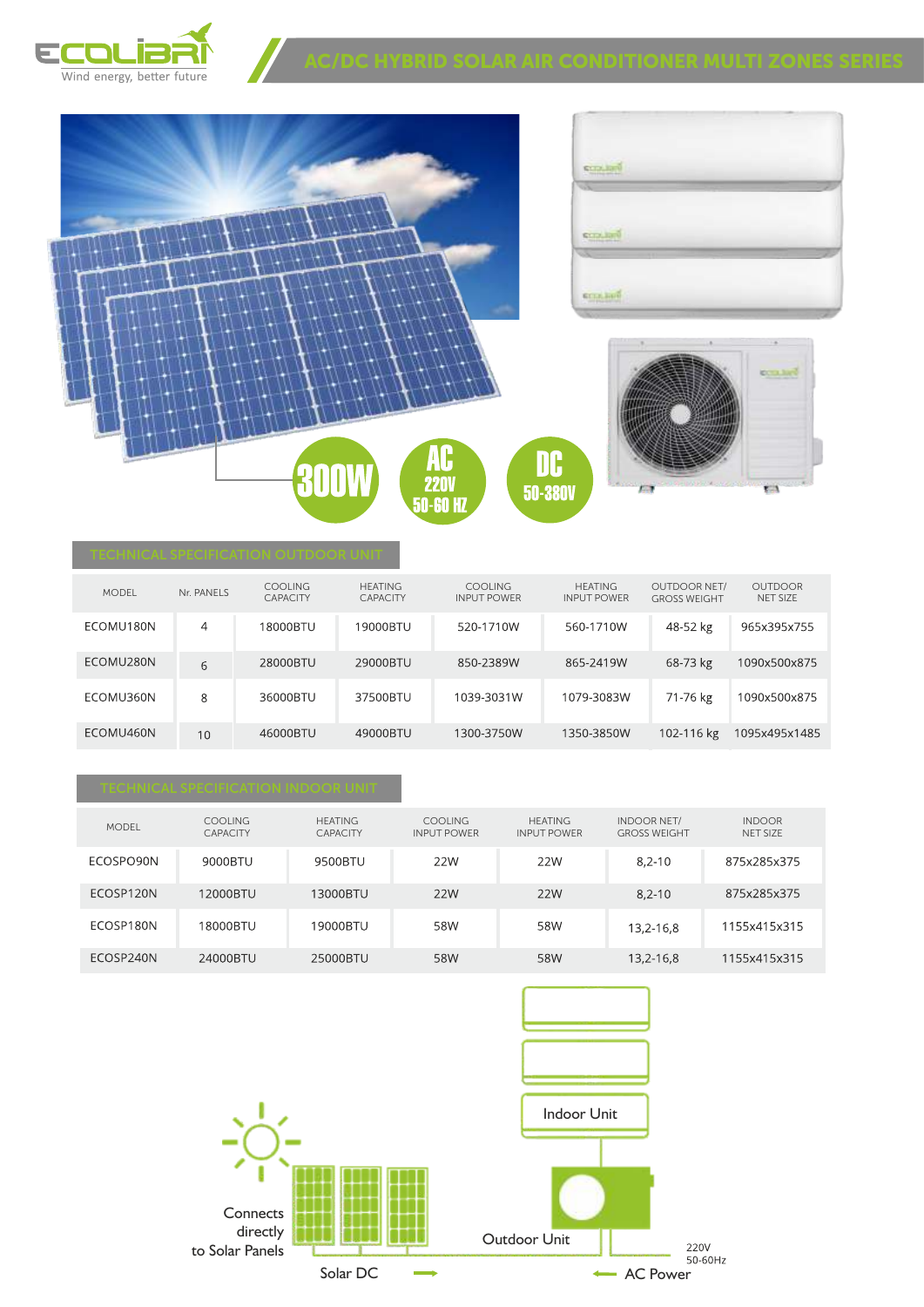



| ,,,,,,,,,,,,,,,,,,,,,,,,,,,,, |            |                                   |                                   |                                      |                                      |                                           |                           |                            |  |  |
|-------------------------------|------------|-----------------------------------|-----------------------------------|--------------------------------------|--------------------------------------|-------------------------------------------|---------------------------|----------------------------|--|--|
| <b>MODEL</b>                  | Nr. PANELS | <b>COOLING</b><br><b>CAPACITY</b> | <b>HEATING</b><br><b>CAPACITY</b> | <b>COOLING</b><br><b>INPUT POWER</b> | <b>HEATING</b><br><b>INPUT POWER</b> | <b>INDOOR NET/</b><br><b>GROSS WEIGHT</b> | <b>INDOOR</b><br>NET SIZE | <b>OUTDOOR</b><br>NET SIZE |  |  |
| ECOMO090N                     | 2/3        | 9000BTU                           | 9500BTU                           | 100-1200W                            | 120-1200W                            | 9.6-39 kg                                 | 870x270x360               | 900x400x600                |  |  |
| ECOMO0120N                    | 3/4        | 12000BTU                          | 19000BTU                          | 110-1500W                            | 130-1510W                            | $9.6 - 40$ kg                             | 870x270x360               | 900x400x600                |  |  |
| ECOMO0180N                    | 4/5        | 18000BTU                          | 19000BTU                          | 140-1800W                            | 200-1900W                            | 12.5-44 kg                                | 1035x305x380              | 900x400x600                |  |  |
| ECOMO0240N                    | 5/6        | 24000BTU                          | 25000BTU                          | 240-3030W                            | 260-3140W                            | 15.2-62 kg                                | 1120x310x405              | 1063x480x760               |  |  |
| ECOMO0360N                    | 7/8        | 36000BTU                          | 37500BTU                          | 320-3510W                            | 350-3650W                            | 15.2-73 kg                                | 1120x310x405              | 1090x500x860               |  |  |

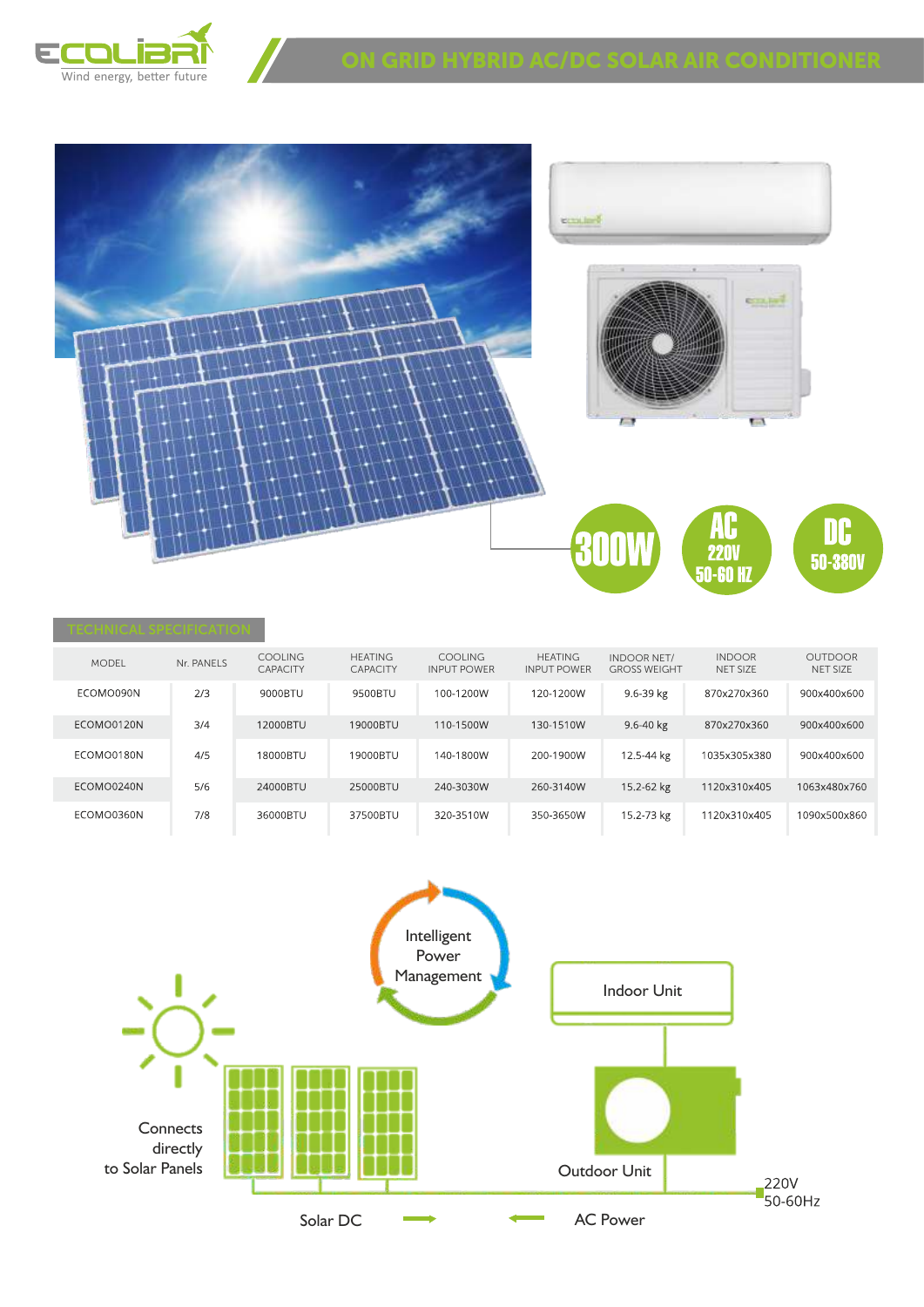



| <b>MODEL</b> | <b>COOLING</b><br><b>CAPACITY</b> | <b>HEATING</b><br><b>CAPACITY</b> | <b>COOLING</b><br><b>INPUT POWER</b> | <b>HEATING</b><br><b>INPUT POWER</b> | <b>INDOOR NET/</b><br><b>GROSS WEIGHT</b> | <b>INDOOR</b><br>NET SIZE | <b>OUTDOOR</b><br><b>NET SIZE</b> |
|--------------|-----------------------------------|-----------------------------------|--------------------------------------|--------------------------------------|-------------------------------------------|---------------------------|-----------------------------------|
| ECOMO090FF   | 90000BTU                          | 9500BTU                           | 100-850W                             | 120-880W                             | 9.6/39                                    | 870X270X360               | 900X400X600                       |
| ECOMO0120FF  | 12000BTU                          | 13000BTU                          | 110-1300W                            | 130-1350W                            | 9.6/42                                    | 870X270X360               | 900X400X600                       |
| ECOMO0180FF  | 18000BTU                          | 19000BTU                          | 140-1650W                            | 200-1710W                            | 12.5/44                                   | 1035X305X380              | 900X400X600                       |
| ECOMO0240FF  | 24000BTU                          | 25000BTU                          | 240-1980W                            | 260-2039W                            | 15.2/59                                   | 1120X310X405              | 1063X480X760                      |
| ECOMO0300FF  | 30000BTU                          | 31000BTU                          | 320-2300W                            | 350-2410W                            | 15.2/69                                   | 1120X310X405              | 1090X500X860                      |
| ECOMO0360FF  | 36000BTU                          | 37500BTU                          | 350-2600W                            | 390-2700W                            | 27.6/73                                   | 1340X380X450              | 1090X500X860                      |